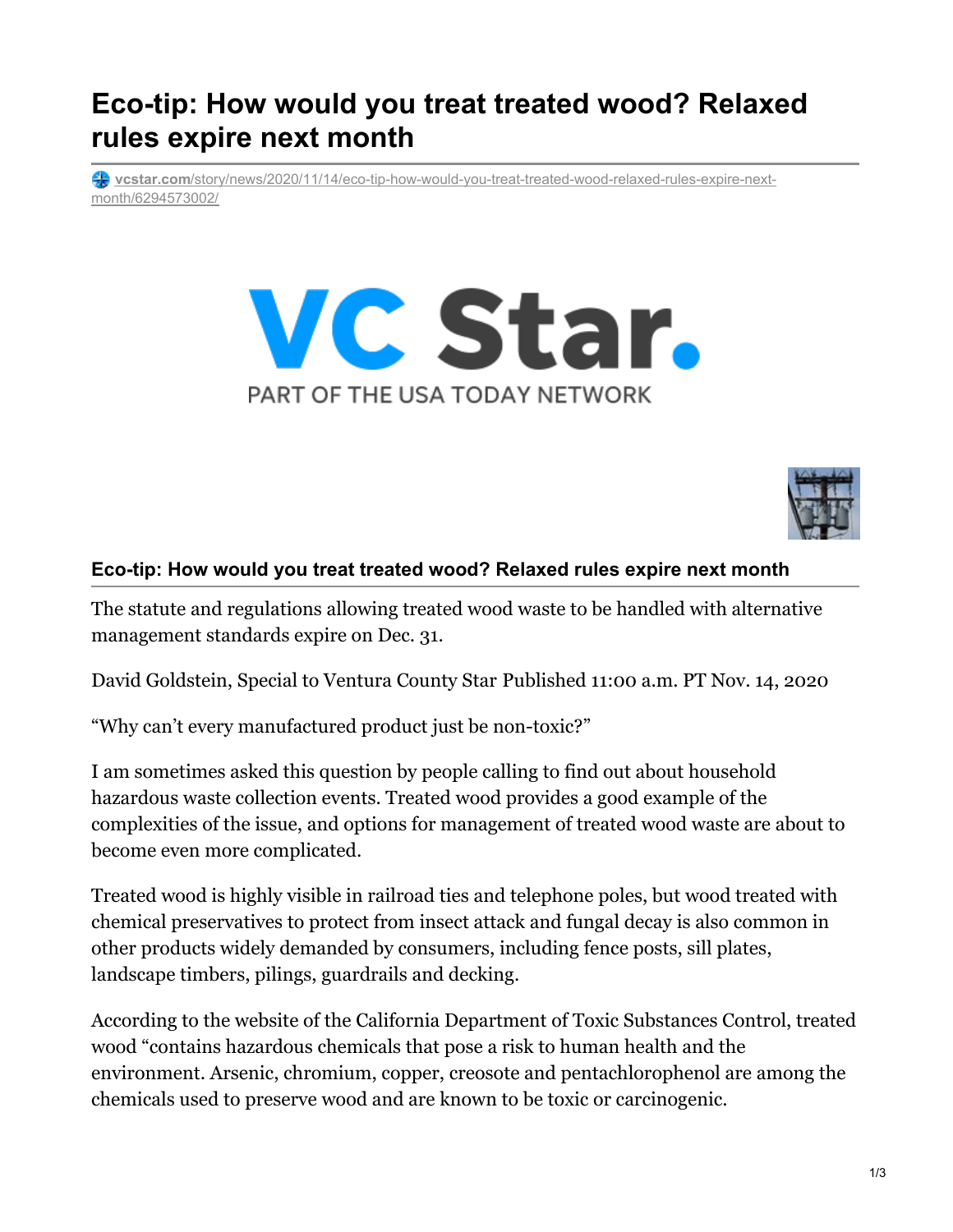Harmful exposure to these chemicals may result from touching, inhaling or ingesting." Inhaling and ingesting particles of treated wood most commonly occur through exposure to sawdust or smoke.

## **More:** Eco-tip: Here's how to [preserve,](https://www.vcstar.com/story/news/2020/11/07/eco-tips-preserve-retire-flags-veterans-day-2020-ventura-county/6197405002/) retire flags for Veterans Day

Last year, in compliance with California Senate Bill 162 (2015), the California Department of Toxic Substances Control issued a report, detailing findings regarding compliance with "alternative management standards" enacted to allow the safe handling, storage, transport and disposal of treated wood without requiring treated wood waste to be handled as hazardous waste.

As stated in the report, titled "Treated Wood Waste: Implementation of Senate Bill 162," the department found, "a high noncompliance rate" with the alternative standards, endangering human health and the environment.

The most frequent violations occurred in the following areas at locations of significant generation: lack of personnel training…; inadequate accumulation area labeling; failure to submit generator notifications; providing incomplete or incorrect information in semiannual reports;" and improper storage.

The department's "compliance summary" at the end of the report stated, "Approximately 60% of the inspections conducted resulted in citations of one or more violations."

Following the report, regulators and legislators tried to come up with new ways to keep people safe from the dangers of treated wood waste, but nothing has yet been enacted. The potential consequences are alarming, as indicated by the red font in which news about the future of treated wood is conveyed on the web site of the department, which has all other website information and links in blue or black font.

The statute and regulations allowing treated wood waste to be handled with alternative management standards expire on Dec. 31, and starting the next day, the red font on the web site shouts, "All hazardous treated wood waste managed in California will have to be stored and manifested as hazardous waste and transported to Class I hazardous waste landfills."

## **More:** Eco-tip: VHS tape [collection](https://www.vcstar.com/story/news/2020/10/31/vhs-tape-recylcing-callifornia-ebay-movies-cassettes/6096640002/) mania fades but recycling options remain

Last Monday, the California Product Stewardship Council, a nonprofit group advocating for manufacturers and retailers to take responsibility for the costs of their products' lifecycle impact, sent a warning by email to their donors and members of their listserv.